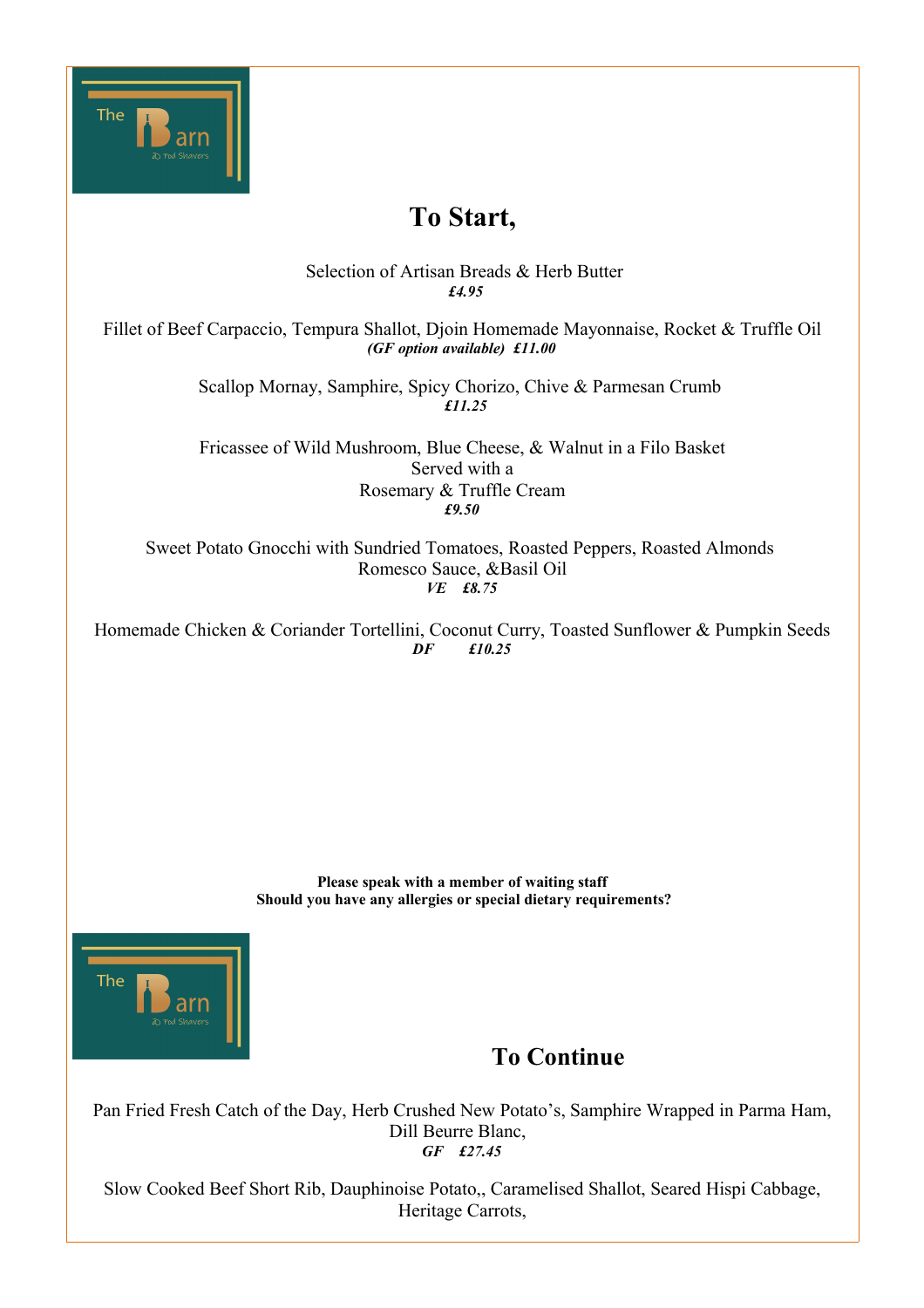#### Bourbon Jus  *£26.25*

Asian Infused Pork Belly, Schzwan Salt & Pepper Calamari, Fragranced Coriander Rice, Kale, Pak Choi, Asian Jus *GF/DF £25.25*

Latin Inspired Stuffed Chicken Breast, Chorizo, Butterbeans, Courgette Ribbons, Peppers, Chimichurri Sauce *GF/DF £21.50*

Crab, Spring Onion & Coriander Risotto with Avocado, Chilli & Lime Ice Cream *£21.95*

Leek, Pea & Feta Arancini, Rainbow of Baby Beet's, Butternut Squash & Chilli Puree, Stuffed Leek Roll *VE £20.25* 

> **Maybe for your next visit? Pre-order only** Chateaubriand Steak Platter for Two Herb Butter & Red Wine Balsamic Jus, Rocket, Parmesan Shaving's & Triple Cooked Chips *GF £68*

**Please speak with a member of waiting staff Should you have any allergies or special dietary requirements?**



# **To Finish**

Lemon Crème De Cassis Tart, Strawberry & Prosecco Ice Cream *£8.95*

Mango & Passion Fruit Cheesecake, Tropical Homemade Ice Cream, Cranberry & Orange Shortbread *£8.95*

Caramelised Banana & Cinnamon Sponge, Buttered Banana, Salted Caramel Sauce, Homemade Vanilla Ice Cream, Crème Anglaise

*£8.75*

Chocolate Truffle Pecan Torte, Homemade Raspberry Ripple Ice Cream

*£9.00*

Affogatto *£9.50*

Non-alcoholic Affogatto *£6.25*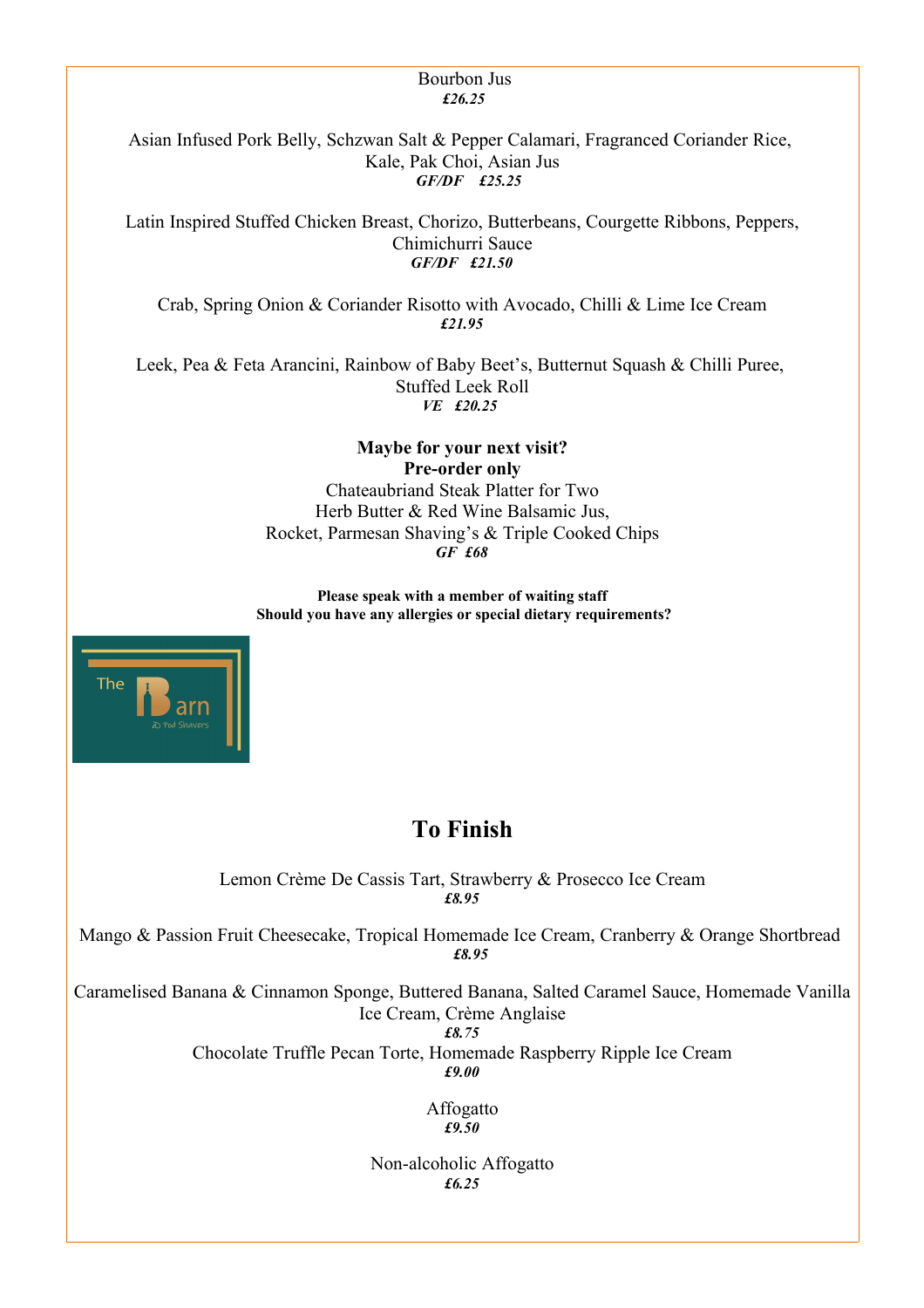### **Cheese Board**

The Barns Selection Cheese Selection of Local & International Cheeses Crackers, Chutneys, Honey and Pickles *V £11.50*

**Please speak with a member of waiting staff Should you have any allergies or special dietary requirements?**



# **The Barns Cheese Board**

*Wookey Hole Cave Aged Cheddar* is cloth-wrapped, hand-made Dorset Cheddar, cave-aged in Somerset for a depth of flavour and a moist texture. It is fruity and tangy with a rich, deep flavour and a hint of sweetness.

*Godminster Black Truffle Vintage Organic Cheddar* is made to a traditional 90-year-old recipe and matured for up to 12 months. Black truffle cheese is a combination of creamy, decadent cheddar cheese, and indulgent black truffles. Black truffles are a type of fungi that grow underground, usually on tree roots, and are considered a delicacy. The blending process of truffle and cheese results in a delicious cheddar that has flecks of black truffle throughout

*Devon Blue* is made using Friesian cows' milk collected locally from the dairy in the South Hams. It has a clean, buttery, rounded depth of flavour.

*Somerset Goddess Solstice* is washed in Somerset cider brandy, which gives a lovely pungent, rich golden colour to the rind. Within the rind the cheese has a lovely fudgy texture, reminiscent of Langres and a full buttery flavour.

This is a multiple award winning cheese, winning Reserve Champion, Best Semi-Soft Cheese, and a Gold Medal at the 2015 British Cheese Awards.

*French Brie* Is one of the great cheeses of France. Classed as a soft-white cheese, the floppy curd is ladled gently into perforated moulds and left to drain in an atmosphere of high humidity so that the curd does not lose too much whey. After a few hours, the cheeses are turned out of their moulds and left to mature for a few weeks. Their high moisture content, coupled with the high humidity, attracts and encourages the growth of the classic white penicillium mould.